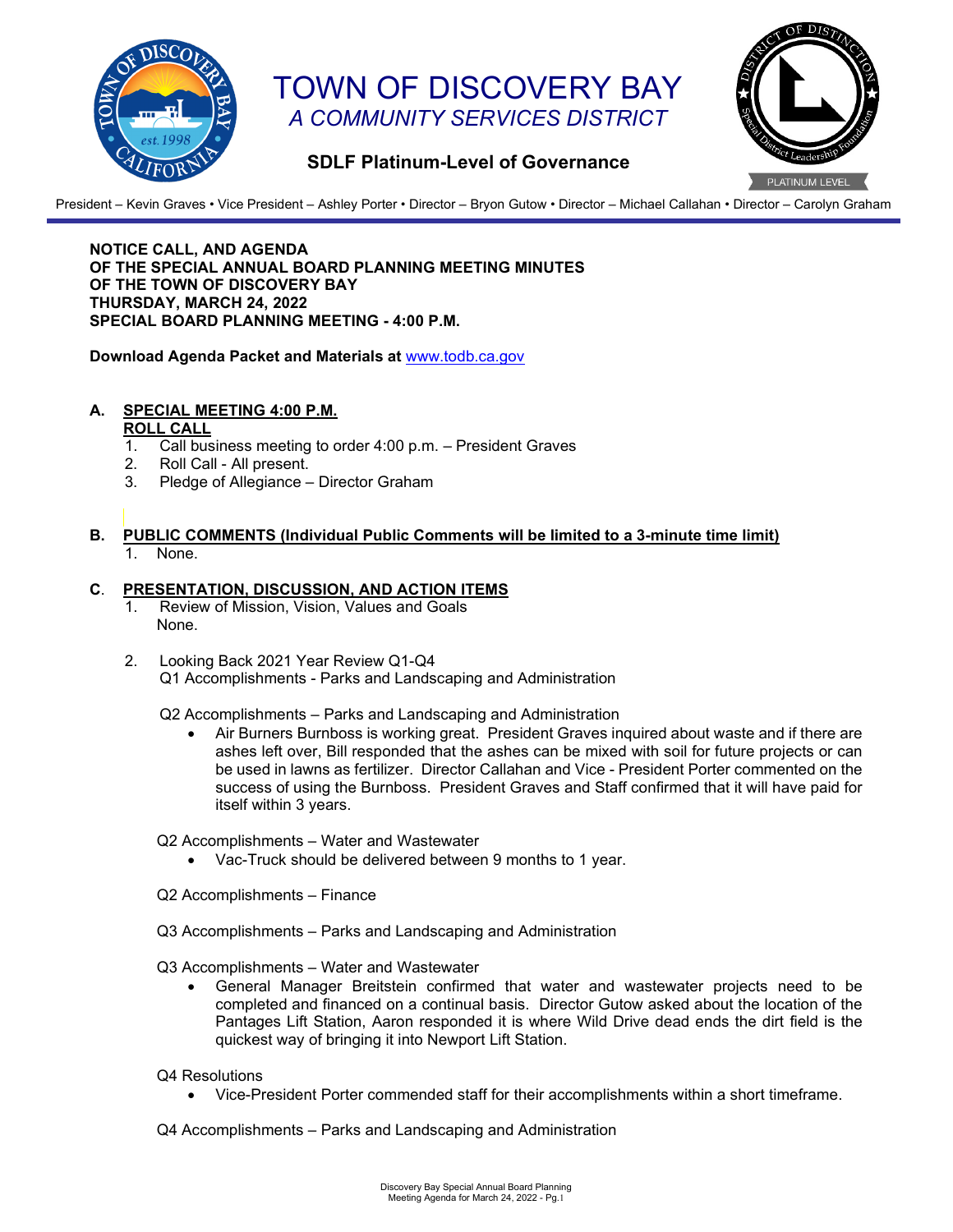- Q4 Accomplishments Water and Wastewater
- Q4 Finance Projects
	- Finance Manger Julie Carter provided explanation of receiving 100% of COVID 19 Funding. Billing was outstanding during the COVID period from March 2020 – June 2021 and totaled \$46K and included over 200 customers. Last week was the first round of door hangers for water shutoffs for customers that had continual outstanding balances. 70 door hangers placed, 18 shutoffs, and 17 payment plans were arranged. Finance met all regulations and followed procedures accordingly with the State.

Q4 General Manager Appointment

• President Graves commended General Manager Breitstein and Assistant General Manager Mike Davies on the transition period. A decision on the Assistant General Manager position will be made soon.

2021 Staffing

- Staff and Board commended Anthony Harper and team.
- Consideration of new position Accounting Project Analyst.

2021 Awards and Recognition

- General Manager Breitstein has until 2024 to take the exam to maintain accreditation of Platinum Level of Governance.
- CSDA conference will be held in May; annual in person will be held in September.
- 3. Looking Forward 2022 Key Issues and Accomplishments

2022 Parks and Landscape Projects – Pool and Synthetic Turf Project – March 2022

• Community Pool is complete, waiting for umbrellas to arrive to complete the setup. The Board is pleased with the work and results. The Boy Scouts will be invited to add the finishing touches to the synthetic turf area by filling in a small area with cobblestones.

2022 Parks and Landscaping Projects – Q1 2022 Current Projects and Ongoing Projects 2022

- Cyndi Coats, Pool Supervisor will be hiring for summer staff.
- Clipper Drive enhancements will be brought to the Finance Committee Meeting on April 6, 2022.
- The Conservation Core will be donating a shade structure.

2022 Wastewater Projects – Q1 Current Wastewater Projects and Ongoing Projects 2022

- Wastewater Treatment Plant 2 ponds are clean.
- Wastewater Treatment Plant 3 is almost completely formed in dirt has not yet been cemented.
- Residents on Cherry Hills and Wayfarer Court have been notified that the Manhole repairs will begin on March 28, 2022.
- 780 Orion Readers coming soon.

President Graves wants to discuss odors near Plant 1 in the future. Vice-President Porter commended Aaron and team on managing projects that have arisen.

2022 Finance Projects – Bond Project

- March 30, 2022 General Manager Breitstein and Finance Manager Julie Carter will be attending S&P credit rating, current rating is AA which is an exceptional rating for the District's size.
- A Bond presentation will be held during the April 6, 2022 Finance Committee Meeting, the goal is to close bond by May 10-20, 2022.
- Filing of the Bond Financials to EMMA will be complete next week.
- Background check for bond and compliance came back clean.

Assistant General Manager Mike Davies commended Staff for their diligence.

2023 Looking Ahead to Fiscal Year 2022-23

- 2023 Looking Ahead Finance Projects Town Treasury and Bond Refunding
	- Currently waiting on funds from the County for Treasury Transfer.
	- Earliest timeframe for Refunding is September.

Board Member Input

• President Graves - research new office building.